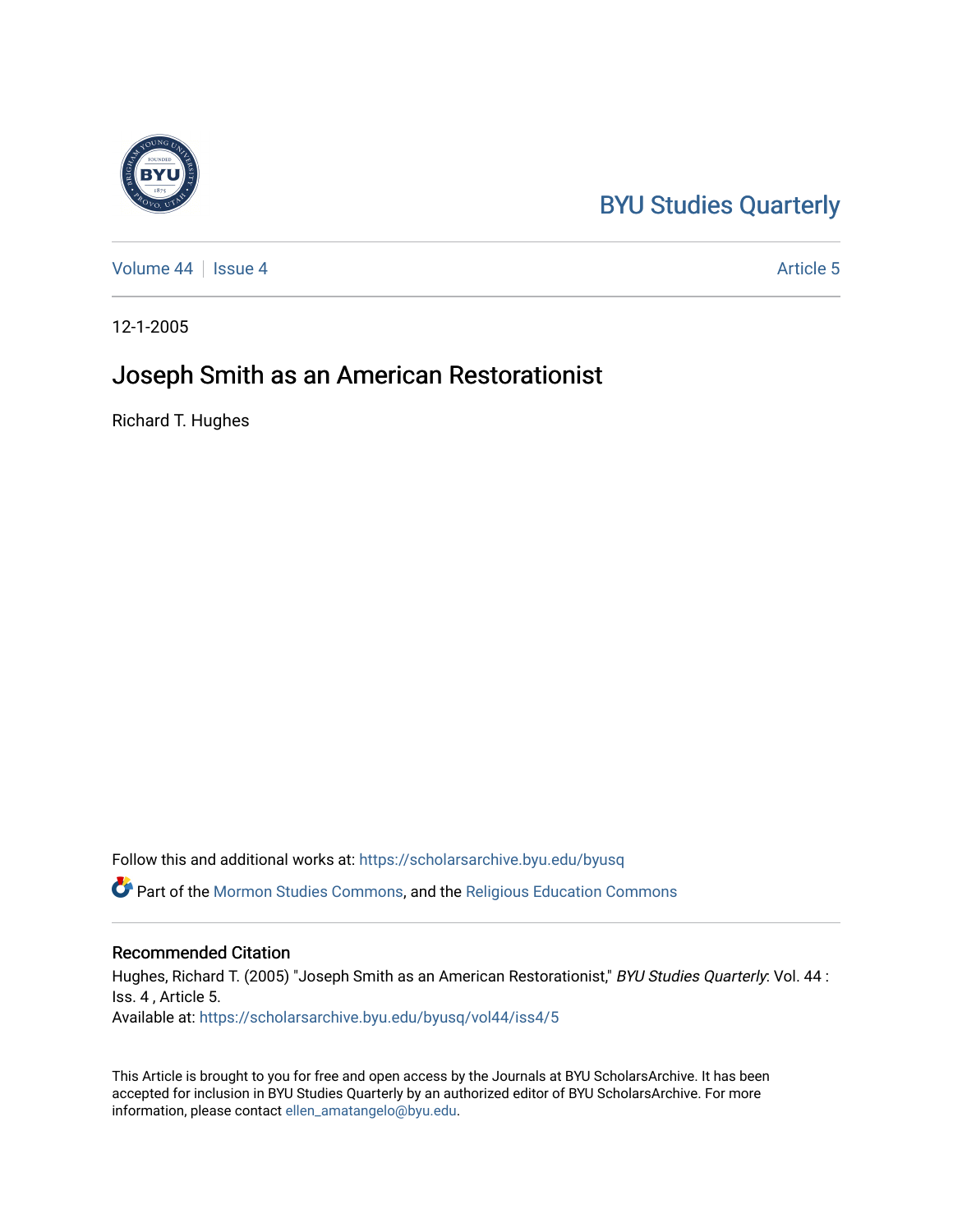## **Joseph Smith as an American Restorationist**

*Richard T. Hughes*

Richard Bushman's wonderfully expansive paper "Joseph Smith's<br>Many Histories" reminds us in forceful ways of the historical complexity that helped create the Mormon Prophet, Joseph Smith. Bushman also reminds us that while historical complexity is embedded in history, it embeds itself as well in the hearts and minds of human beings who discover the various realities of history and then appropriate those realities for their own purposes. As an illustration of this point, Bushman tells the story of Christopher Columbus how his standing as the grandfather of the United States was neither acknowledged nor celebrated until after  $1776$ <sup>1</sup>

 A second Columbus anecdote serves to introduce further the point of seeing Joseph Smith in the context of the biblical "restorationism." A few years ago at Pepperdine University, where I teach, Christopher Columbus came very close to being baptized into the history of the American restorationist traditions. Two great restoration movements—movements that sought to restore the purity of the Christian faith—emerged on the American frontier in the early nineteenth century. One was led by Joseph Smith; the other was led by Alexander Campbell. These two movements shared much in common, and one of those commonalities was adult baptism by immersion for the forgiveness of sins. Pepperdine is an institution

1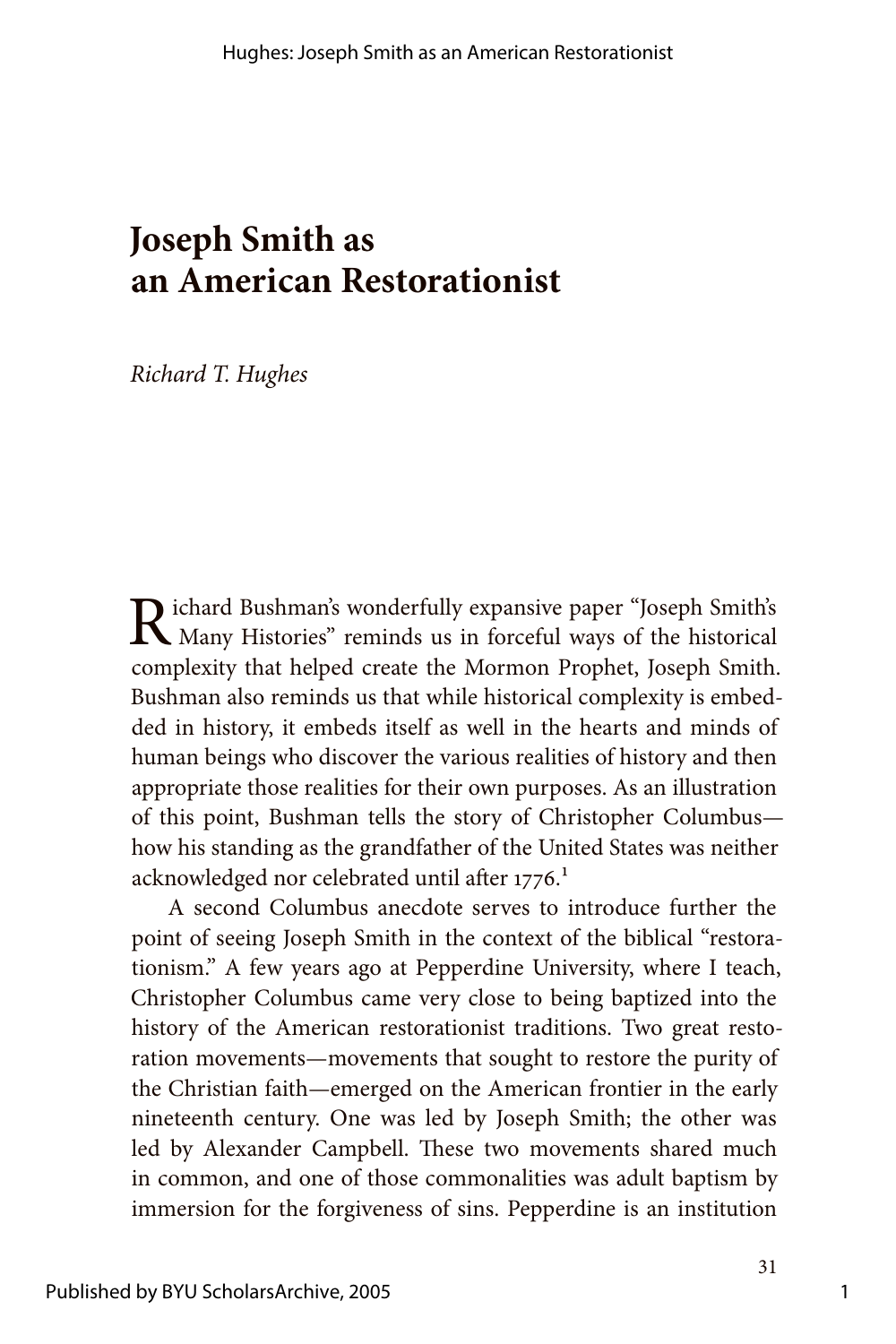intimately related to the restoration efforts of Alexander Campbell, and in this tradition, as well as in that of the Latter-day Saints, baptism by immersion for the forgiveness of sins is valued no less today than it was two hundred years ago.

 Some years ago, a donor presented Pepperdine with a statue of Christopher Columbus. This was no ordinary statue. It was a statue of Columbus extending his right arm to its full length and pointing. But pointing to what? The Pepperdine administration installed the Columbus statue on a precipice overlooking the Pacific Ocean, so on our campus, at least, Columbus points to water—indeed, to vast expanses of water.

 About a year after the Columbus statue was erected, a friend of mine was visiting Pepperdine for the very first time. Upon seeing the statue, she wryly commented what a fine thing it might be to hang a sign on that outstretched, pointing arm of Columbus, a sign that would read, in the words of the Ethiopian eunuch, "See, here is water; what doth hinder me to be baptized?" (Acts 8:36). That struck me as a splendid suggestion, one that might alter once again the way that Columbus is perceived. But so far no one has mustered the courage to hang that sign on Columbus's extended arm.

 This incident invites us to explore in greater depth the commonalities that tied Joseph Smith to Alexander Campbell, and vice versa. Bushman points out that Alexander Campbell in many ways fathered the non-Mormon perspective on Joseph Smith—a perspective that viewed Smith as a charlatan, a fraud, a fanatic, and, above all, as someone shaped entirely by his own provincial world. Indeed, Alexander Campbell viewed Joseph Smith as purely and simply a "product of his [local] American environment."<sup>2</sup> As Bushman points out, Campbell claimed that Smith, "through his stone spectacles, wrote on the plates of Nephi, in his Book of Mormon, every error and almost every truth discussed in New York for the last ten years."<sup>3</sup> This perspective found proponents in a host of critics ranging from J. B. Turner to I. Woodbridge Riley to Fawn Brodie and most recently to Dan Vogel.

 Thus, Bushman argues that in the non-Mormon view America created Joseph Smith. He notes that Mormons, on the other hand,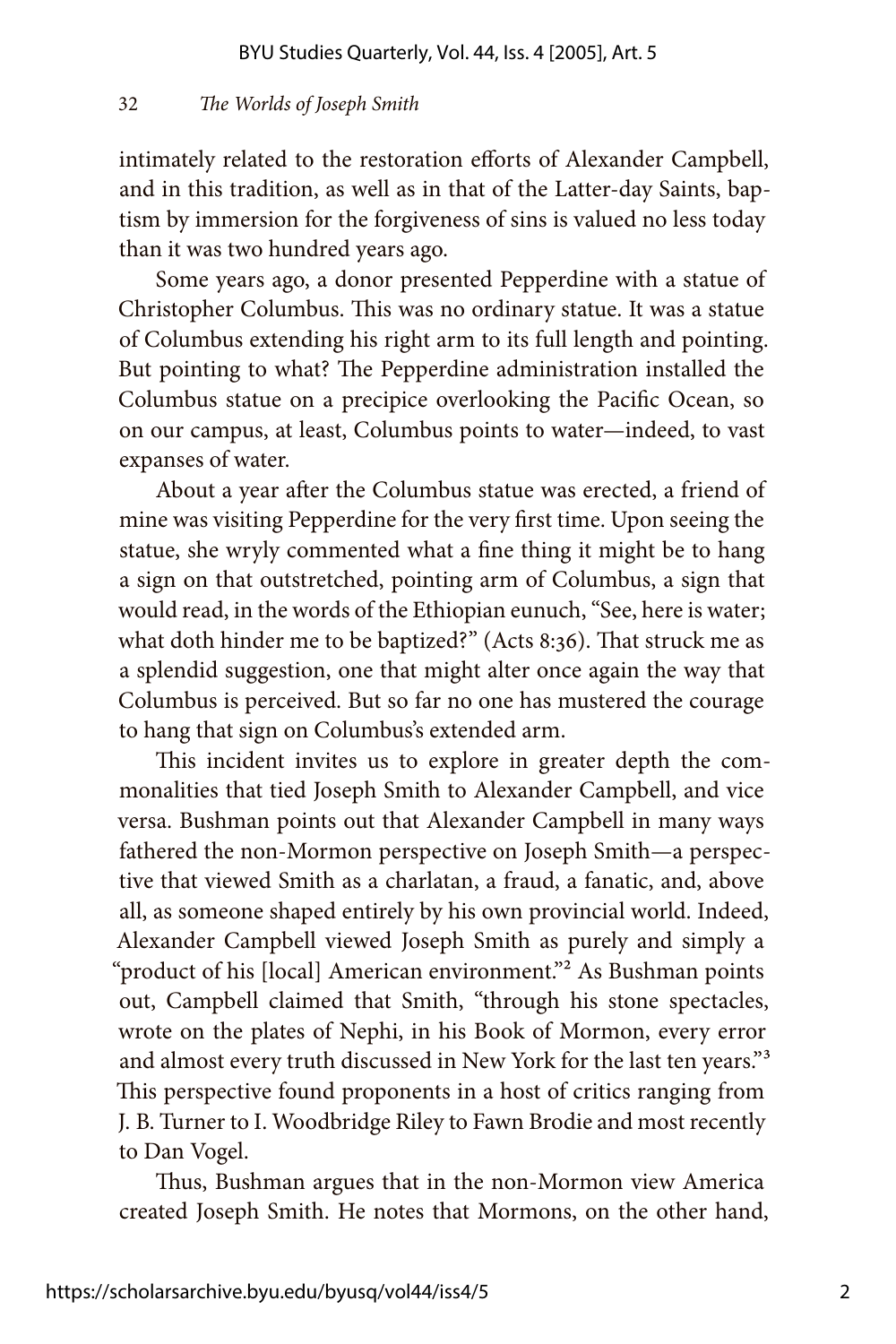have "linked Joseph to the history of biblical prophets . . . [and have] assigned him the historical role of restoring the pure gospel after a long period of apostasy . . . [and] preparing the world for the Second Coming of Christ." According to Bushman, therefore, Joseph has an additional history, extending beyond the United States and "back to the New Testament and the loss of Christ's original gospel."<sup>4</sup>

 I quite agree that Joseph has an additional history that extends beyond the United States. But first I want to explore the explicitly American dimensions of Joseph Smith. Indeed, to juxtapose an American Joseph with a gospel Joseph may be too simple. For the gospel Joseph that Bushman describes—the Joseph who "restor[ed] the pure gospel after a long period of apostasy . . . [and] prepar[ed] the world for the Second Coming of Christ"—was himself a product of two histories. This gospel Joseph was a product of the transnational biblical witness, to be sure. But the gospel Joseph was also a product of powerful forces in American life in the early nineteenth century.

 I mean precisely this: that the restoration vision which so thoroughly informed the work of Joseph Smith flourished in antebellum America in ways that it has seldom flourished at any other place or any other time in the past two thousand years.

 I understand that the restoration vision is a venerable vision that emerged as early as the second century with Irenaeus. It emerged again in the Middle Ages with sectarian movements that sought to recover the heart of New Testament Christianity. It emerged in the early sixteenth century with the Anabaptists and later in that century with the Puritans. But in America in the early nineteenth century, the restoration vision flourished as never before. More than this, virtually every restoration movement of that time imagined that by restoring the primitive church, or some feature of the primitive church, they were helping to usher in the Millennium or, as Bushman puts it in his paper, they thought they were "preparing the world for the Second Coming of Jesus Christ." One thinks, in this context, not only of Joseph Smith, but also of Alexander Campbell, who firmly believed that "just in so far as the ancient order of things, or the religion of the New Testament, is restored, just so far has the Millennium commenced."<sup>5</sup> This is the great commonality that Alexander Campbell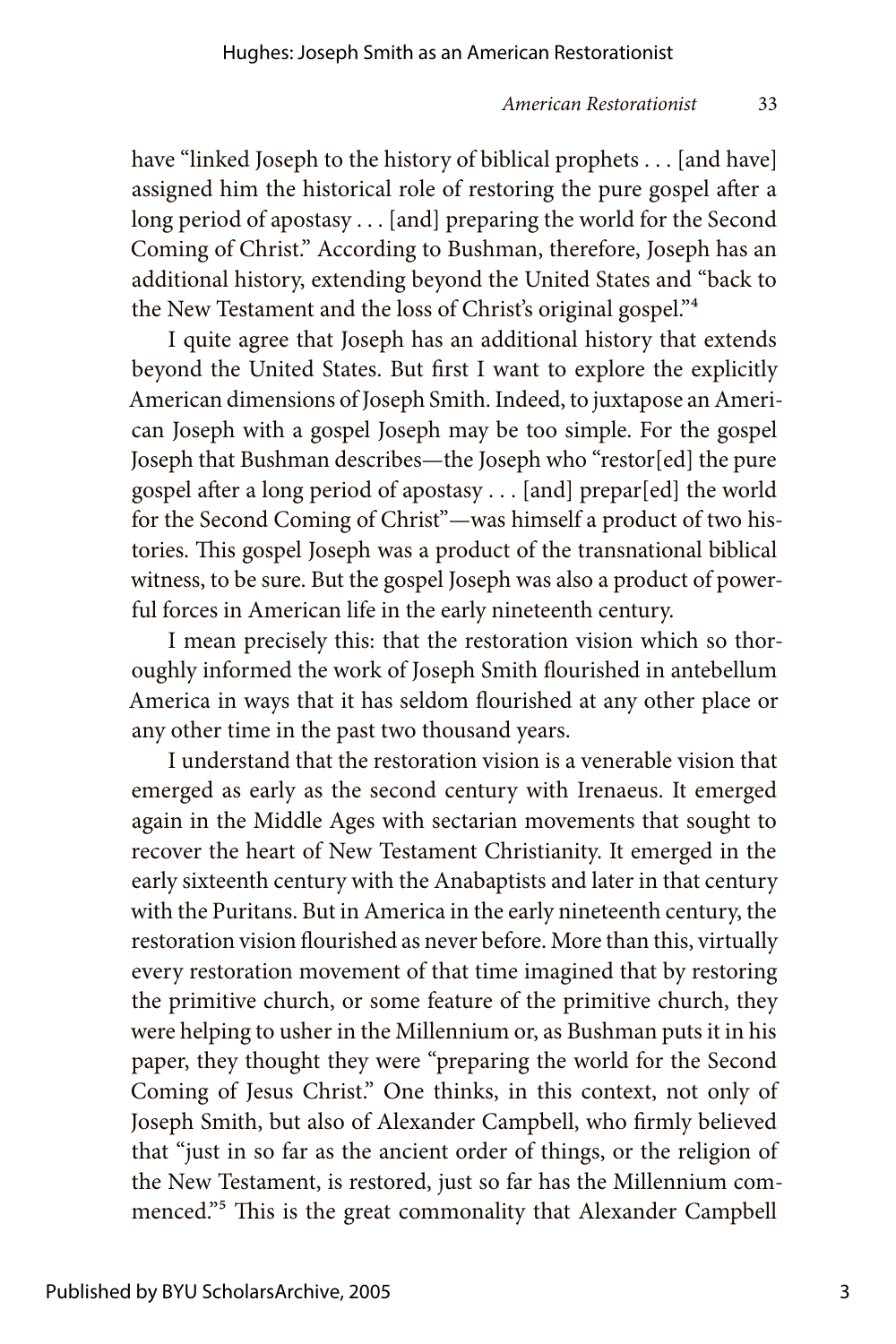shared with Joseph Smith, in spite of the fact that Campbell thought Joseph a fraud and an imposter and a product not of inspiration but of his local environment in New York State. Indeed, for some thirtyfive years, Alexander Campbell edited a journal devoted to what he called the "restoration of the ancient order of things" but bearing the title *The Millennial Harbinger.*<sup>6</sup>

 One could argue, as I did in the *Journal of Mormon History* in 993, that while Joseph Smith and Alexander Campbell were both committed to the restoration of the ancient order of things, what divided them was the way they envisioned the task of restoration. Joseph was essentially a romantic, informed by the spirit of American Romanticism.<sup>7</sup> He therefore wrote and spoke about how God, in the days of prophets and apostles, spoke directly to humankind. In those days, he said, the heavens were opened. But apostasy reared its head and the heavens closed and God no longer spoke to men and women as he did in the golden age of the saints. Joseph viewed himself, therefore, as God's chosen vessel, commissioned to usher in a restoration of that golden age of direct revelation, and in that restoration, God once again would speak to humankind, just as he had in the days of old.

 On the other hand, Alexander Campbell was a child of the eighteenth-century Enlightenment. He had no use for the romantic notion that God might speak to men and women through dreams and revelations. For him, God spoke only through a book that rational people could read and understand in rational ways. And only on the basis of a rational approach to a rational text could one possibly hope to restore the glories of the ancient church. At least that was Campbell's claim, and from this highly rational perspective, he imagined Smith both a fraud and a charlatan.

 Joseph Smith and Alexander Campbell, therefore, clearly shared a vision of the restoration of the ancient order of things, but they parted company on how that vision should be understood and implemented.

 Even more important is the fact that these two restorationists— Smith and Campbell—led the two most successful new religious movements in America in the early nineteenth century. The question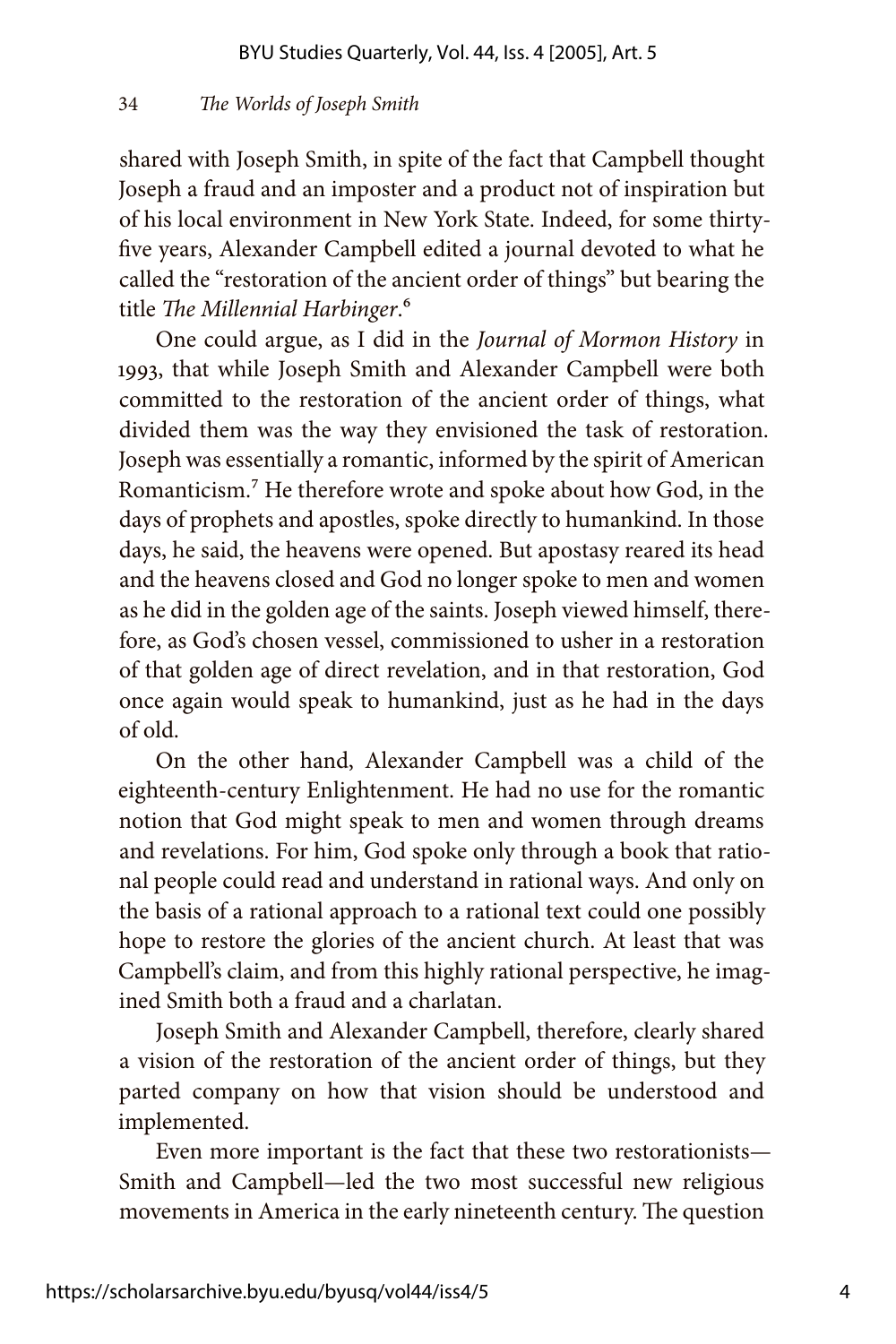we must ask is this: why did so many Americans find the gospel of the restored church and the gospel of the coming Millennium so incredibly attractive?

 In nineteenth-century America, Joseph Smith and Alexander Campbell were not the only ones who advocated the restoration of the ancient faith, nor were they the only ones who claimed that the restoration of the ancient church would usher in the Millennium the final golden age. One finds the very same perspective, the very same conviction that restoration leads to millennium, in the Shakers and even in John Humphrey Noyes's Oneida Community.

 The Shakers believed that what stood at the core of the ancient church was sexual purity. After all, had Paul not advised the early Christians to remain celibate, even as he was celibate? And so the Shakers thought that if they could recover the purity of the ancient church in that respect, they would herald the Second Coming of Christ. This is precisely why the official name of the Shakers was the United Society of Believers in Christ's Second Appearing, or Millennial Church.

 It is important to realize that in England Mother Ann Lee was able to win only a handful of converts to the gospel of a restored, celibate church. Once in America, however, she won to her cause not tens or hundreds but thousands. And once again, we must ask the question, what was it about the gospel of the restored church that Americans found so compelling?

 John Humphrey Noyes and his followers in the Oneida Community also thought of themselves as restoring the heart and soul of New Testament Christianity. But Noyes defined the golden age of the church in terms precisely opposite those embraced by the Shakers. If the Shakers thought the essence of biblical Christianity consisted in celibacy, Noyes thought the core of biblical Christianity consisted in the rejection of selfish thoughts and selfish ways. And for Noyes, what could be more selfish than monogamous marriage? And so, in his attempt to restore biblical religion, he brought together men and women who were prepared to renounce the selfishness of the marriage bed and to practice instead what Noyes described as "complex marriage"—a euphemism, really, for what amounted to free love. But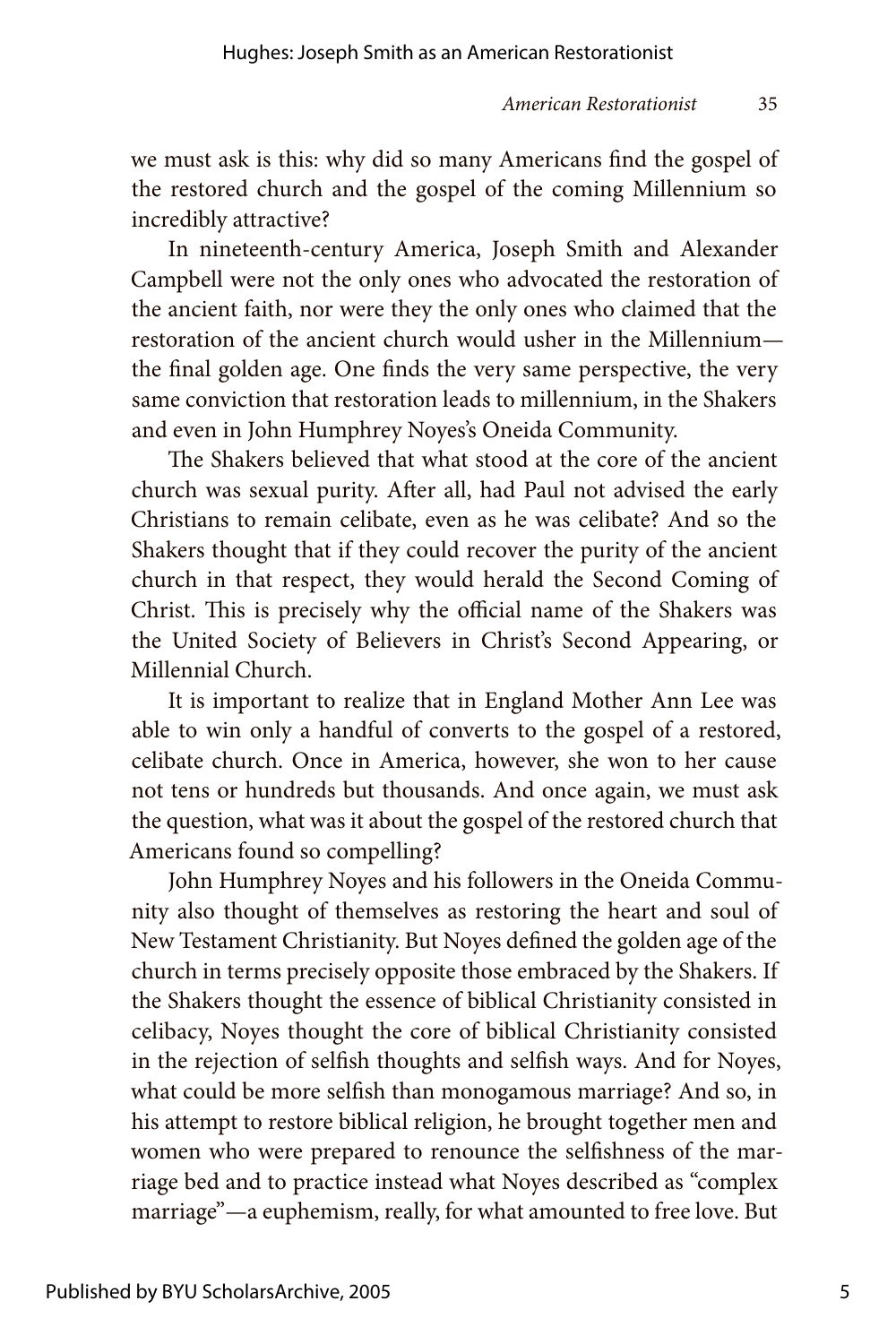we should not allow the shocking nature of Noyes's experiment to obscure the fact that Noyes viewed himself, first and foremost, as a biblical restorationist.

 Noyes never claimed that this restoration would usher in the final millennial age. Instead, he believed that the Millennium had already come in AD 70, and the possibility of millennial perfection, he argued, was precisely what allowed him and his followers to embrace the restoration of a selfless society, centered on the practice of complex marriage. So even in John Humphrey Noyes, one finds the close connection—even the interdependence—of the restoration and millennial motifs, even as one finds that same interdependence in Joseph Smith, Alexander Campbell, and the Shakers.

 John Humphrey Noyes never attracted converts by the thousands as Joseph Smith, Alexander Campbell, and the Shakers did. But the fact that he attracted hundreds to his community of restored, selfless perfection is once again a tribute to the enormous popularity of the restoration vision in antebellum America.

 The question we must ask ourselves now is, why? And how can we account for the popularity of the restoration vision in early nineteenth-century America? The restoration vision—especially the notion that a restoration of a golden age of the past would herald the Millennium or the golden age of the future—was an important theme built into the heart and soul of American culture in the early nineteenth century.

 Where, for example, do we find the notion of restoration in the broader American culture of that period? We need look no further than the Declaration of Independence and the "self-evident" truths it proclaims. Those truths were self-evident because they were grounded, not in human history or human invention, but in nature, in the way things were meant to be, and were based on the original design one finds in the Garden of Eden. No wonder Thomas Paine announced that "the case and circumstances of America present themselves as in the beginning of the world." Or again, he wrote that when we view America "we are brought at once to the point of seeing government begin, as if we had lived in the beginning of time. The real volume, not of history, but of facts, is directly before us, not mutilated by contrivance, or the errors of tradition."<sup>8</sup>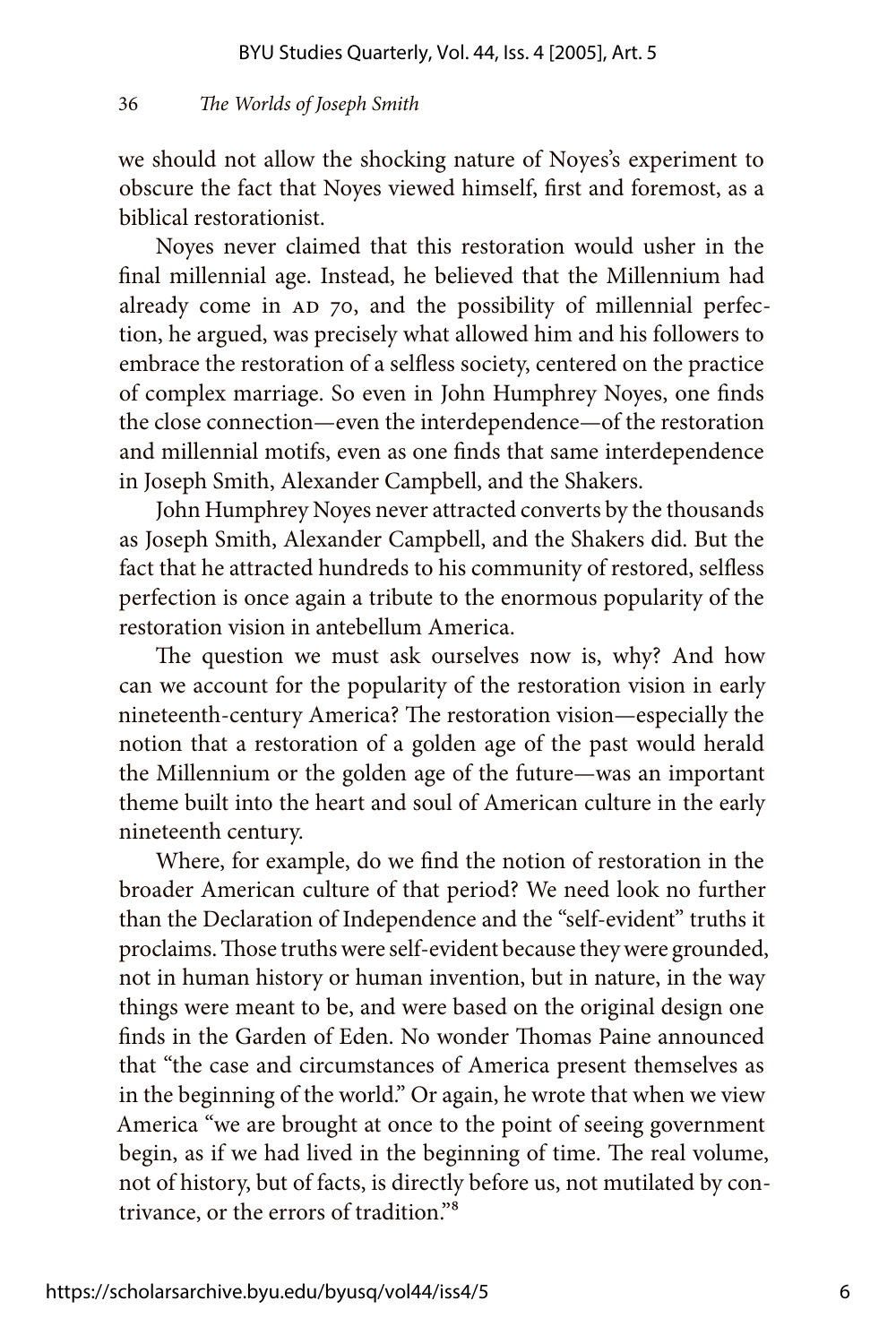But if Americans in the nineteenth century thought their nation was a restoration of the principles of nature, grounded in Eden at the dawn of time, they also imagined that this same nation, precisely because it had restored those truths, would usher in a final golden age for all humankind. For example, Lyman Beecher, a contemporary of Joseph Smith and a prominent evangelical preacher, claimed in 1827 that America

will throw its beams beyond the waves; it will shine into darkness there and be comprehended; it will awaken desire and hope and effort, and produce revolutions and overturnings, until the world is free.

 . . . Then will the trumpet of Jubilee sound, and earth's debased millions will leap from the dust, and shake off their chains, and cry, "Hosanna to the Son of David."<sup>9</sup>

 The great seal of the United States makes precisely the same point. There, an unfinished pyramid grows from arid desert sands. Inscribed on the pyramid's base is that notable date, 1776. Clearly, the pyramid represents the new nation. The barren desert terrain, above which the pyramid towers and from which it seems to grow, signifies all human history prior to 1776. For all their glories and achievements, past civilizations were essentially barren compared to the glories that would mark the new American state. The pyramid is unfinished since other nations have not yet emulated the American example and thrown off the yoke of tyranny. But as the American example penetrates the dark places of the world and as nation after nation and tribe after tribe rise up and reject the rule of tyrants, the world will become increasingly free, and when the world is free, the Millennium will have dawned. God clearly approves of this vision since above the pyramid we find his eye and, above that eye, the Latin phrase *annuity coeptis*, "He has smiled on our beginnings." And beneath the pyramid stands the most critical phrase of all, *novus ordo seclorum*, "a new order of the ages."

 That is precisely what America was—a new order of the ages. But in a very real sense, it was also the most ancient nation of all, for it had sunk its deepest root into the beginning of time when the world came fresh from the hand of God.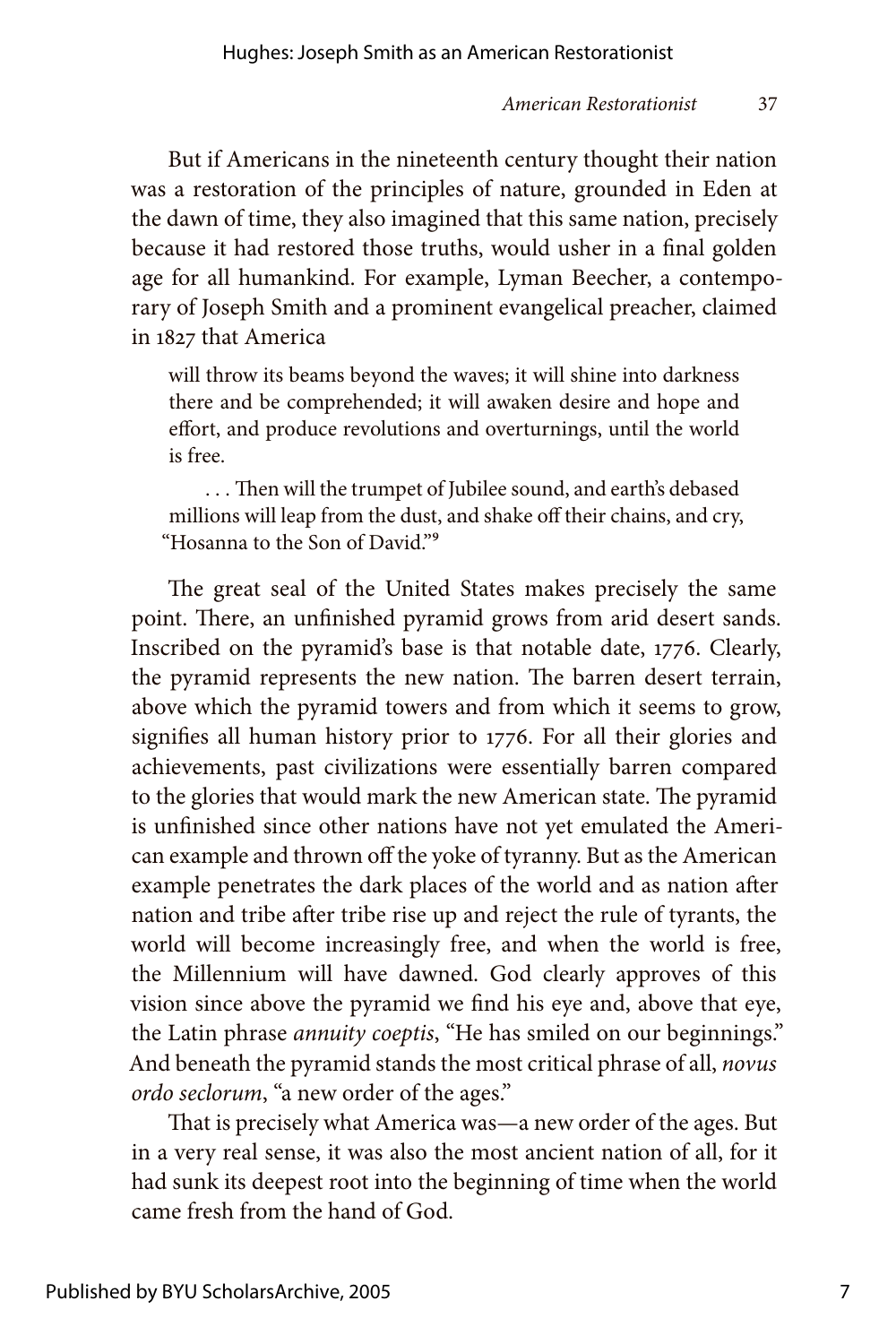What I am saying is simply this, that in the early nineteenth century, popular American culture thrived on the cosmic rhythm of restoration and millennium. And these are the very themes that informed not only Joseph Smith and his Latter-day Saints but a host of other new religions as well, including Alexander Campbell's Churches of Christ, Ann Lee's Shakers, and John Humphrey Noyes's Oneida Community.

 This suggests that when I. Woodbridge Riley claimed that Joseph's Book of Mormon embodied popular American themes like "anti-Masonry, anti-Catholicism, Methodism, attacks on infidelity, theories of Indian origins, anti-Calvinism, and Baptist doctrine,"<sup>10</sup> he missed the most important theme of all, and that was the cosmic rhythm of restoration and millennium that defined both the nation and most of the nation's new religions.

 In making this argument, I have no doubt come across as a reductionist with a vengeance, as the typical non-Mormon who wants to argue that "America created Joseph Smith." But in my view, there is far more to Joseph than this. For as Bushman has argued so eloquently, Joseph has a history that extends beyond the United States. That history, in my view, is preeminently the biblical saga.

 In the first place, it would be hard to celebrate the cosmic rhythm of restoration and millennium apart from the biblical vision where those themes are most deeply rooted. And second, Joseph clearly draws on the biblical vision in ways that dwarf every other nineteenth-century American preacher or would-be prophet. For Joseph refused to confine himself to the New Testament or the Old Testament or to certain sections of the Bible that he found most useful. Instead, Joseph ranged throughout the Bible and drew from it all. What I wrote almost twenty years ago of early Mormons is also true of Joseph—indeed, is preeminently true of Joseph:

Unwilling therefore to confine themselves to a single book or to a single sacred epoch as did traditional restorationists . . . [e]arly Mormons sought "the restoration of all things." Like bees sucking nectar first from this flower and then from the next, early Mormons moved at ease from the primitive church to Moses to the prophets to Abraham to Adam and finally to the coming millennium.<sup>11</sup>